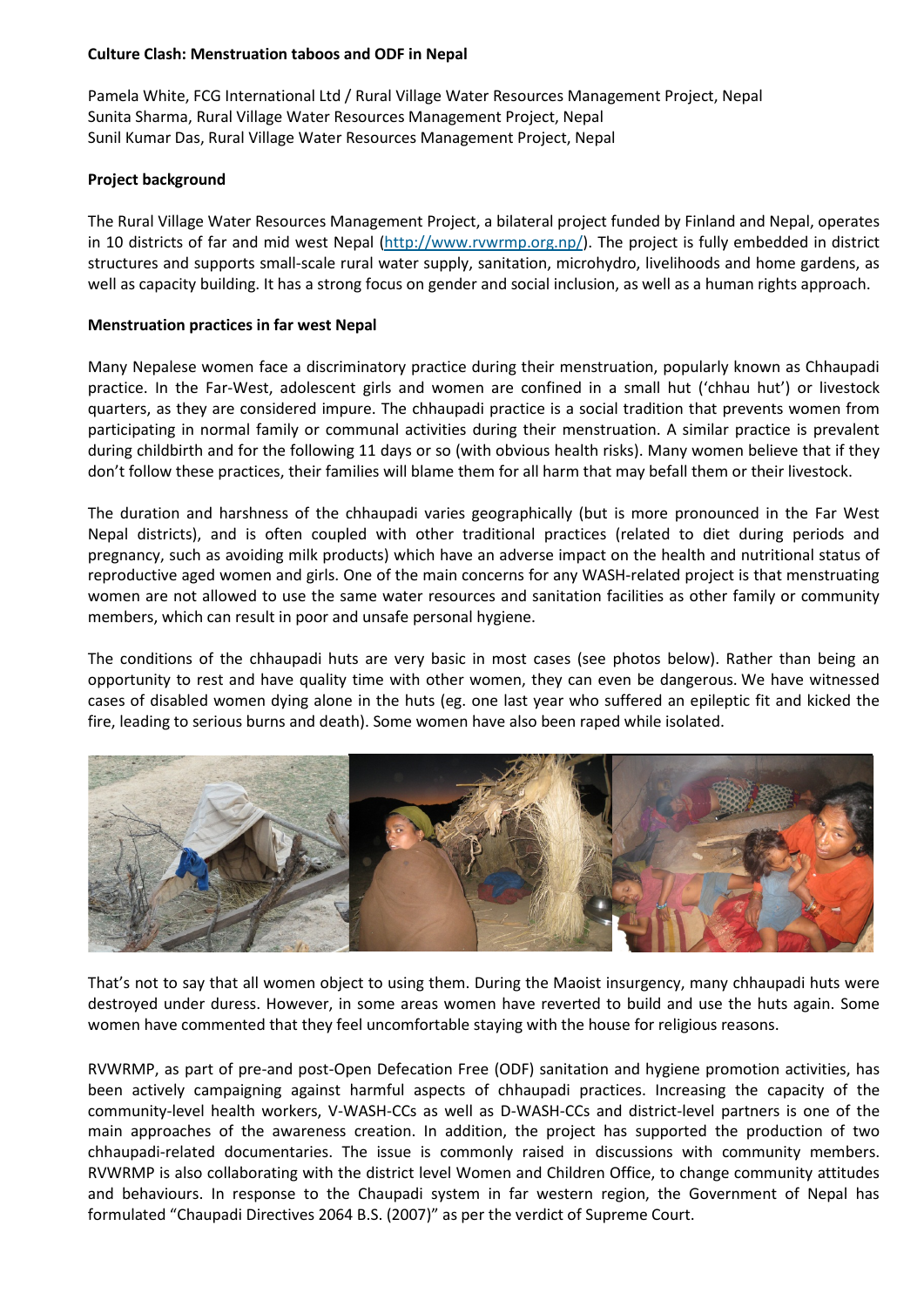### **Chhaupadi and ODF**

Within the sanitation activities promoted by the project, there has been a strong focus on construction of toilets. This was originally using an education and subsidy approach, but in recent years it has moved to the Community-Led Total Sanitation approach. This has proved very successful. The project is now fully aligned with the Nepal Sanitation and Hygiene Master Plan.

Many of the areas where the project functions have never had toilets earlier. We now have many VDCs (the smallest administrative area) declared ODF. However, after this achievement a new issue has arisen. Queries by visiting technical staff have revealed that in some VDCs, menstruating women are not allowed to use toilets as they may "make the toilets impure". In other words, cultural behaviours towards menstruating women are causing exclusion from toilets and therefore open defecation. It is making a mockery of ODF declarations, as in practice it means that at any time 1/4 of all women who are cycling are defecating outside. This is happening both in the hill districts and in the Terai, where some groups have brought their traditions with them when migrating. Given that the toilets are a new thing in the villages, there is no tradition of exclusion – it has been an extrapolation from exclusion from other household sites. During discussion, the main problem identified is touching the same water container (used for washing and flushing) as other household members – in this case community came up with an option of using a different utensil for toilet use during menstruation. However, others argue that the whole toilet will be contaminated by the menstruating woman.

There have also in the past sometimes been problems due to menstruating women and dalits not being able to wash in communal taps and therefore having to find other more risky sources - in rivers, or in some cases disgruntled women have washed in the intake – which is a true hygiene problem for everyone. However, with community discussions and good awareness raising, attitudes in most districts towards tap access are gradually changing.

The use of household toilets is more problematic in some of the districts however. The project is working with district authorities, Village WASH Coordinating Committees, and community and religious leaders, to think up new approaches. One example is given below.

### **Kotatulsipur VDC Kailali, Nepal**

Kota Tulsipur VDC has been declared as first ODF VDC Kailali district. Although a terai region, (where Chhau practice is less prevalent) people migrating from Accham district in the hills have also brought this practice in the VDC. Thus, there are still some Chhau huts in some clusters of the VDC, and women are forbidden to use toilet during their periods. RVWRMP organized a meeting in January 2013 with a religious leader (or dhami) for sanitation triggering, concentrating on women's right to use toilet during menstruation as a Pre-ODF Campaign.

200 women and school girls attended.

Pictures of chhau huts in Kota Tulsipur taken during VDC monitoring in June 2012 were printed and shown to the participants. Other triggering materials were picture cards (cat, dog and human methods of defecation and faeces route to food, etc.). Pictures of goddesses who never stayed in chhau hut and pictures of ShivaParbati who never separated even during her periods, were also used. Some female project staff talked of their own experiences.

The dhami advised the participants to use a separate water pot for menstruating women in the toilet and just to clean the toilet properly after every user. He assured the



participants that God would not get angry with menstruating women using the toilet. With all these awareness campaigns, the VDC has been declared ODF and women are using toilets during menstruation.